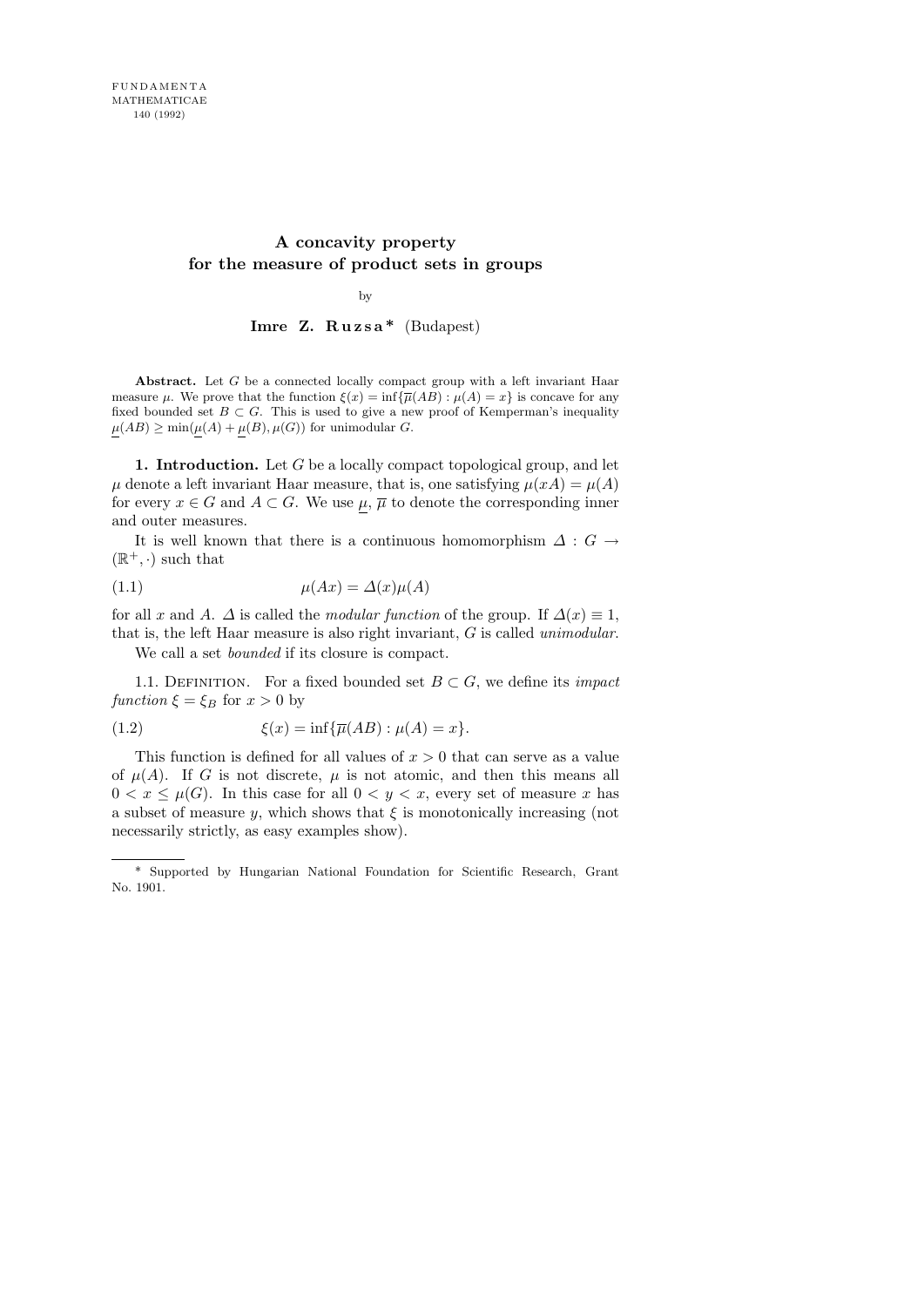At  $x = 0$  we define  $\xi(0)$  by continuity. Definition (1.2) would yield 0, and additionally requiring  $A \neq \emptyset$  we would obtain  $\overline{\mu}(B)$ . The limit satisfies

$$
\overline{\mu}(B) \le \xi(0) \le \mu(\overline{B}),
$$

where  $\overline{B}$  is the closure of B. For the additive group of reals it is possible to show that there is equality on the right.

The term "impact function" comes from additive number theory. Plünnecke (1969) uses the term "Wirkungsfunktion" for a similar quantity related to the density of sums of sets of integers, of which "impact function" is a literal translation.

Our main result is the following.

THEOREM 1. If  $G$  does not have any proper compact-open subgroup, then ξ is a continuous concave function on its whole domain.

This will be applied to obtain the following corollaries.

THEOREM 2. If  $G$  is a compact, connected group, then for arbitrary  $A, B \subset G$  we have

(1.3) 
$$
\underline{\mu}(AB) \ge \min(\underline{\mu}(A) + \underline{\mu}(B), \mu(G)).
$$

THEOREM 3. If  $G$  is noncompact and does not have any proper compactopen subgroup, then for arbitrary  $A, B \subset G$  we have

(1.4) 
$$
\underline{\mu}(AB) \ge \underline{\mu}(A) \sup_{b \in B} \Delta(b) + \underline{\mu}(B).
$$

If  $G$  is unimodular, then  $(1.4)$  reduces to the simple form

$$
\mu(AB) \ge \mu(A) + \mu(B).
$$

(1.3) and (1.5) are due to Kemperman (1964). Important special cases were established earlier: see Raikov (1939) for the case of the circle, Macbeath (1953) for the n-dimensional torus, Shields (1955) for connected commutative compact second countable groups, Kneser (1956) for commutative locally compact groups. Kemperman describes the structure of sets that do not satisfy  $(1.3)$  or  $(1.5)$  if the group has compact-open subgroups; this does not seem to be easily available by the method of this paper.

For non-unimodular  $G$  Kemperman shows that  $(1.5)$  fails, and he gives the following inequality:

(1.6) 
$$
\frac{\underline{\mu}(B)}{\mu(AB)} + \frac{\underline{\nu}(A)}{\underline{\nu}(AB)} \le 1,
$$

where  $\nu$  is a right Haar measure. In Section 4 we show that (1.6) follows from  $(1.4)$ . A proof of  $(1.4)$  with Kemperman's method of proving  $(1.6)$  is also possible.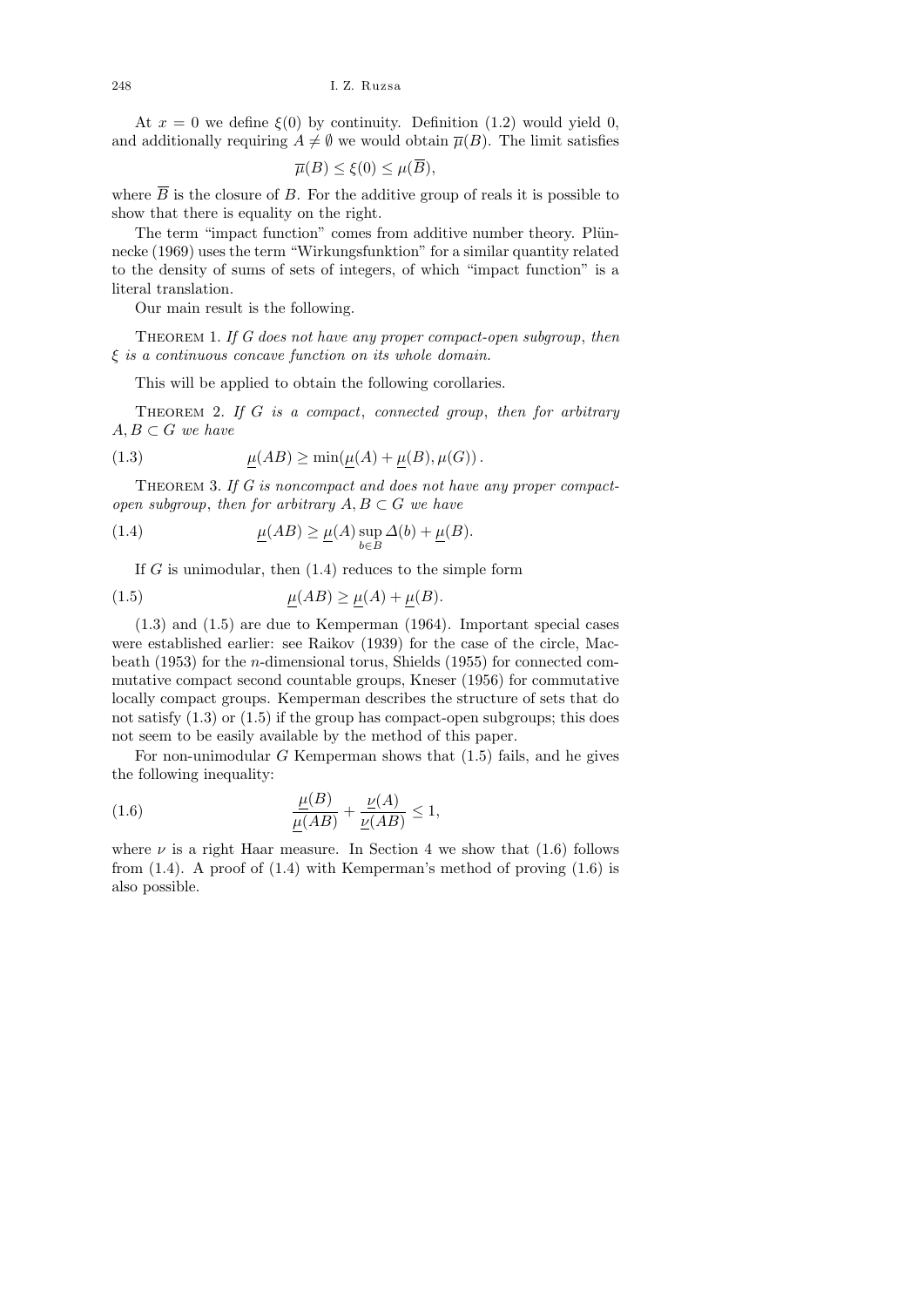A concavity property 249

**2. Proof of the concavity.** We always assume that  $G$  does not have any proper compact-open subgroup. By well-known results about the component structure of locally compact groups (see Hewitt–Ross (1963), Chapter 2, Section 7), for compact  $G$  this means that  $G$  is connected, and for noncompact G it means that the component of unity is unbounded.

2.1. LEMMA. Let  $A \subset G$ ,  $0 < \mu(A) = x < \infty$ . The set of possible values of

(2.1)  $\mu(A \cap (gA)), \quad g \in G,$ 

contains the interval  $(x - u, x]$ , where  $u = x(1 - x/\mu(G))$  if G is compact, and  $u = x$  otherwise.

P r o o f.  $(2.1)$  is a continuous function of g and its value at the unity is x. If  $G$  is compact, then a simple application of Fubini's theorem reveals that

$$
\int_G \mu(A \cap (gA)) d\mu(g) = \mu(A)^2 = x^2,
$$

hence it can be as small as  $x^2/\mu(G) = x - x(1 - x/\mu(G))$ . By the connectedness of  $G$ , every value between the established lower limits and  $x$  is also attained by the function (2.1).

If  $G$  is not compact, we consider  $(2.1)$  only on the component of unity. It can be arbitrarily small; in fact, it will be  $\lt \varepsilon$  outside a compact set depending on A and  $\varepsilon$ . Consequently, by continuity it attains every value in  $(0, x]$ .

2.2. LEMMA. For all  $X, Y \subset G$  we have

(2.2) 
$$
\overline{\mu}(X \cap Y) + \overline{\mu}(X \cup Y) \leq \overline{\mu}(X) + \overline{\mu}(Y).
$$

Proof. Take measurable sets X', Y' such that  $X \subset X'$ ,  $Y \subset Y'$ ,  $\mu(X') = \overline{\mu}(X), \mu(Y') = \overline{\mu}(Y)$ . (2.2) follows from the equality

(2.3) 
$$
\mu(X' \cap Y') + \mu(X' \cup Y') = \mu(X') + \mu(Y')
$$

and the obvious inclusions.

Proof of Theorem 1. First we establish the "local concavity" of the function  $\xi$  in the following sense. Take an  $x > 0$   $(x < \mu(G))$  if G is compact). We show that

(2.4) 
$$
\xi(x+h) + \xi(x-h) \le 2\xi(x)
$$

for  $h < x(1-x/\mu(G))$  (compact case), or for  $h < x$  (noncompact case).

Take an  $\varepsilon > 0$  and a set A such that

$$
\mu(A) = x, \quad \overline{\mu}(AB) < \xi(x) + \varepsilon \, .
$$

Take a  $g \in G$  such that  $\mu(A \cap (gA)) = x - h$ . Such a g exists by Lemma 1, and it also satisfies  $\mu(A \cup (gA)) = x + h$  by (2.3). Applying Lemma 2 for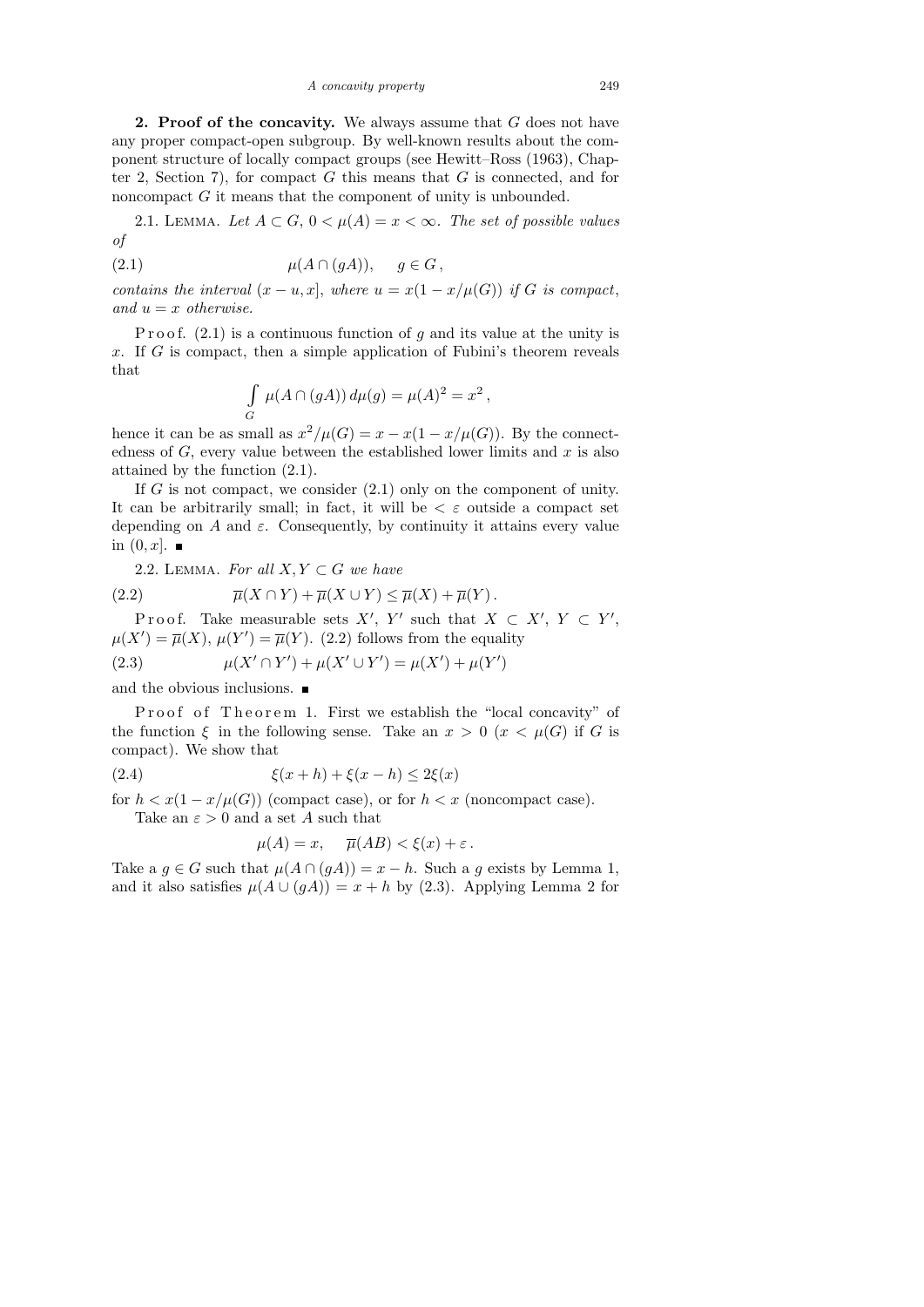the sets  $X = AB$ ,  $Y = gAB$  we find

$$
\overline{\mu}((AB) \cap (gAB)) + \overline{\mu}((AB) \cup (gAB)) \le \overline{\mu}(AB) + \overline{\mu}(gAB)
$$
  
=  $2\overline{\mu}(AB) < 2\xi(x) + 2\varepsilon$ .

We also know that  $(AB) \cap (qAB) \supset (A \cap (qA))B$ , hence  $\overline{\mu}((AB) \cap (qAB))$  >  $\overline{\mu}((A \cap (gA))B)) \geq \xi(x-h)$ , and  $(AB) \cup (gAB) = (A \cup (gA))B$ , so  $\overline{\mu}((AB) \cup$  $(qAB)$ )  $\geq \overline{\mu}((A \cup (gA))B)$ )  $\geq \xi(x+h)$ . These inequalities together yield that

$$
\xi(x - h) + \xi(x + h) \le 2\xi(x) + \varepsilon;
$$

since this holds for every  $\varepsilon > 0$ , (2.4) is established.

The function  $\xi$  is obviously bounded on every finite interval, hence it is continuous and concave on every interval in which (2.4) holds. In the noncompact case  $(2.4)$  is restricted only by the obvious  $h < x$ , thus concavity on the whole line  $(0, \infty)$  follows. In the compact case we can conclude concavity on every interval  $(a, b)$  where  $b^2/\mu(G) < a < b$ . Now if a function is continuous and concave on two overlapping intervals, it is so in their union as well. Since any two points  $0 < u < v < \mu(G)$  can be connected by a finite chain of overlapping intervals of this type, we infer concavity on the whole  $(0, \mu(G)).$ 

We can also add the endpoints. At the point 0, continuity follows by the definition, and at  $\mu(G)$  (compact case) the obvious inequalities  $x \leq \xi(x)$  $\mu(G)$  imply continuity. Hence the concavity also extends to these points.

### 3. Properties of the impact function

3.1. PROPOSITION. Assume that G is compact and connected. Write  $B^{-1} = B'$ ,  $\xi(x) = \xi_B(X)$ ,  $\xi'(x) = \xi_{B'}(x)$ . The smallest value of x for which  $\xi(x) = \mu(G)$  is  $x = \mu(G) - \xi'(0)$ , and the smallest value of x for which  $\xi'(x) = \mu(G)$  is  $x = \mu(G) - \xi(0)$ . The graph of  $\xi(x)$  on the interval  $[0, \mu(G) - \xi'(0)]$  and the graph of  $\xi'(x)$  on the interval  $[0, \mu(G) - \xi(0)]$  are reflections of each other about the line  $x + y = \mu(G)$ .

Proof. Consider the *hypergraphs* of  $\xi$  and  $\xi'$ , that is, the set

$$
S = \{(x, y) : 0 < x, \ y < \mu(G), \ y > \xi(x)\}
$$

and the analogous set S' for  $\xi'$ . We show that if  $(x, y) \in S$ , then  $(\mu(G)$  $y, \mu(G) - x) \in S'$ . Indeed, take  $A \subset G$  such that  $\mu(A) > x$ ,  $\overline{\mu}(AB) < y$ . (We can take a set of measure  $x$  rather than exactly x by the continuity of  $\xi$ .) We have

$$
\mu(G \backslash AB) = \mu(G) - \overline{\mu}(AB) > \mu(G) - y.
$$

Take  $A' \subset G \backslash AB$  for which  $\mu(A') = \mu(G) - y$ . Since  $AB \cap A' = \emptyset$ , we have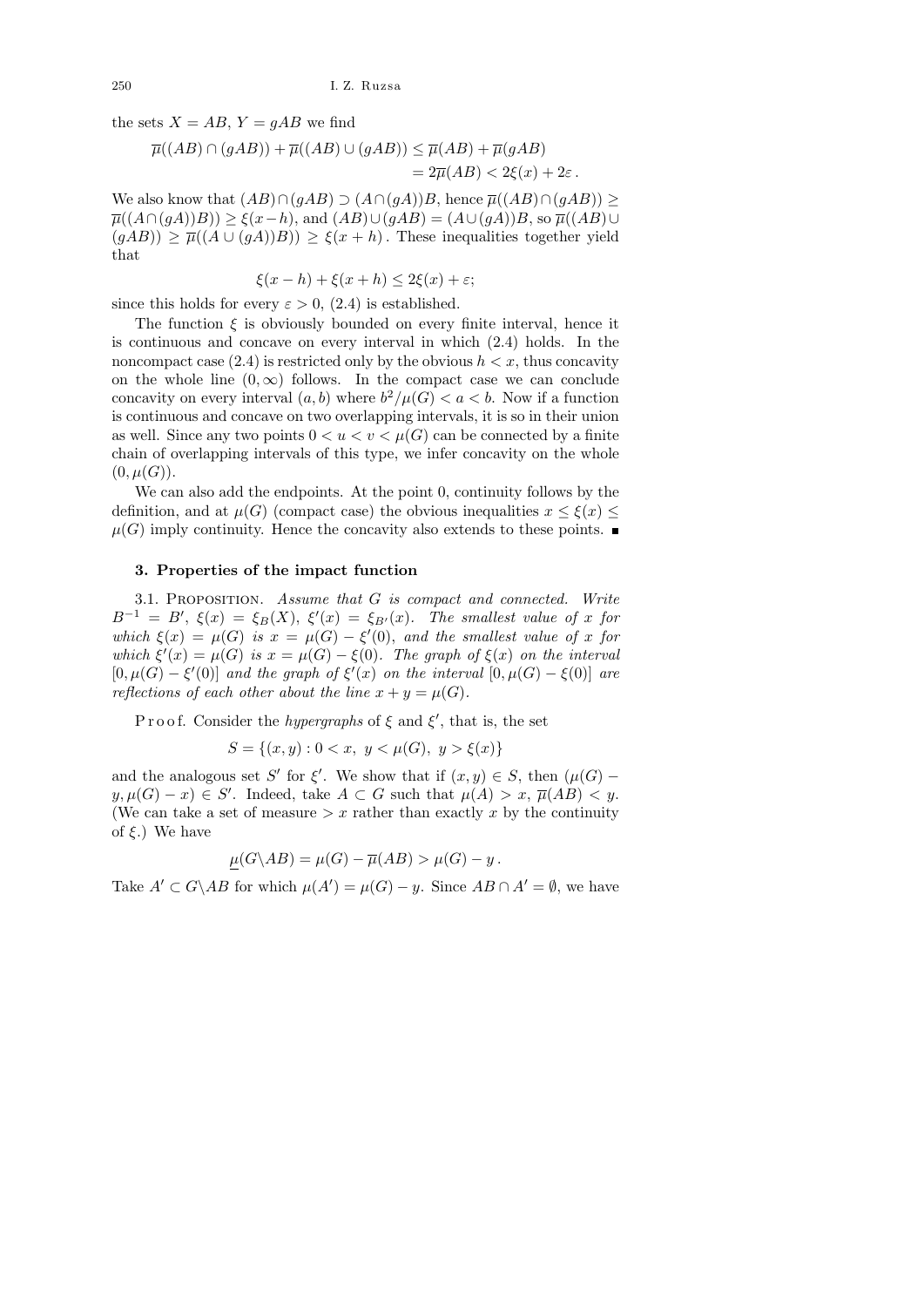$A \cap A'B' = \emptyset$ . This implies that

$$
\overline{\mu}(A'B') \le \mu(G) - \mu(A) < \mu(G) - x,
$$

hence  $\xi'(\mu(G) - y) < \mu(G) - x$  as wanted.

We have shown that the hypergraphs  $S$  and  $S'$  are reflections of each other, which immediately implies the reflection property of the graphs on the corresponding open intervals. This can be extended to the closed intervals by continuity, and this implies the statements concerning the points where  $\xi$  and  $\xi'$  reach  $\mu(G)$ .

This property also has an analog in additive number theory (see Plünnecke (1969), Chapter 7).

 $3.2.$  COROLLARY. Assume that  $G$  is compact, commutative and connected. The smallest value of x for which  $\xi(x) = \mu(G)$  is  $x = \mu(G) - \xi(0)$ . The graph of  $\xi(x)$  on the interval  $[0, \mu(G) - \xi(0)]$  is symmetric about the line  $x + y = \mu(G)$ .

P r o o f. Since  $\mu(AB) = \mu(A^{-1}B^{-1})$ , we have  $\xi = \xi'$ .

3.3. COROLLARY. With  $c = \xi(0), c' = \xi'(0)$  we have

(3.1) 
$$
\xi(x) \ge \min\left(c + \frac{\mu(G) - c}{\mu(G) - c'}x, \mu(G)\right)
$$

for all x.

P r o o f. This is a consequence of  $\xi(0) = c$ ,  $\xi(\mu(G) - c') = \mu(G)$  and the concavity.  $\blacksquare$ 

3.4. COROLLARY. In a compact connected group we have

(3.2) 
$$
\xi(x) \ge \min(x + \overline{\mu}(B), \mu(G)).
$$

Proof. This follows from (3.1) and  $\xi(0) \geq \overline{\mu}(B)$ ,  $\xi'(0) \geq \overline{\mu}(B^{-1}) =$  $\overline{\mu}(B)$ .

3.5. Proposition. Assume that G is noncompact and does not have any proper compact-open subgroup. The function

(3.3) 
$$
\xi(x) - x \sup_{b \in B} \Delta(b)
$$

is increasing, and we have

(3.4) 
$$
\xi(x) \geq x \sup_{b \in B} \Delta(b) + \xi(0).
$$

P r o o f. Take an arbitrary  $b \in B$ . For any measurable set A we have

$$
\overline{\mu}(AB) \ge \mu(Ab) = \Delta(b)\mu(A),
$$

hence  $\xi(x) \geq \Delta(b)x$ . Taking the supremum we obtain

$$
\xi(x) \ge x \sup_{b \in B} \Delta(b).
$$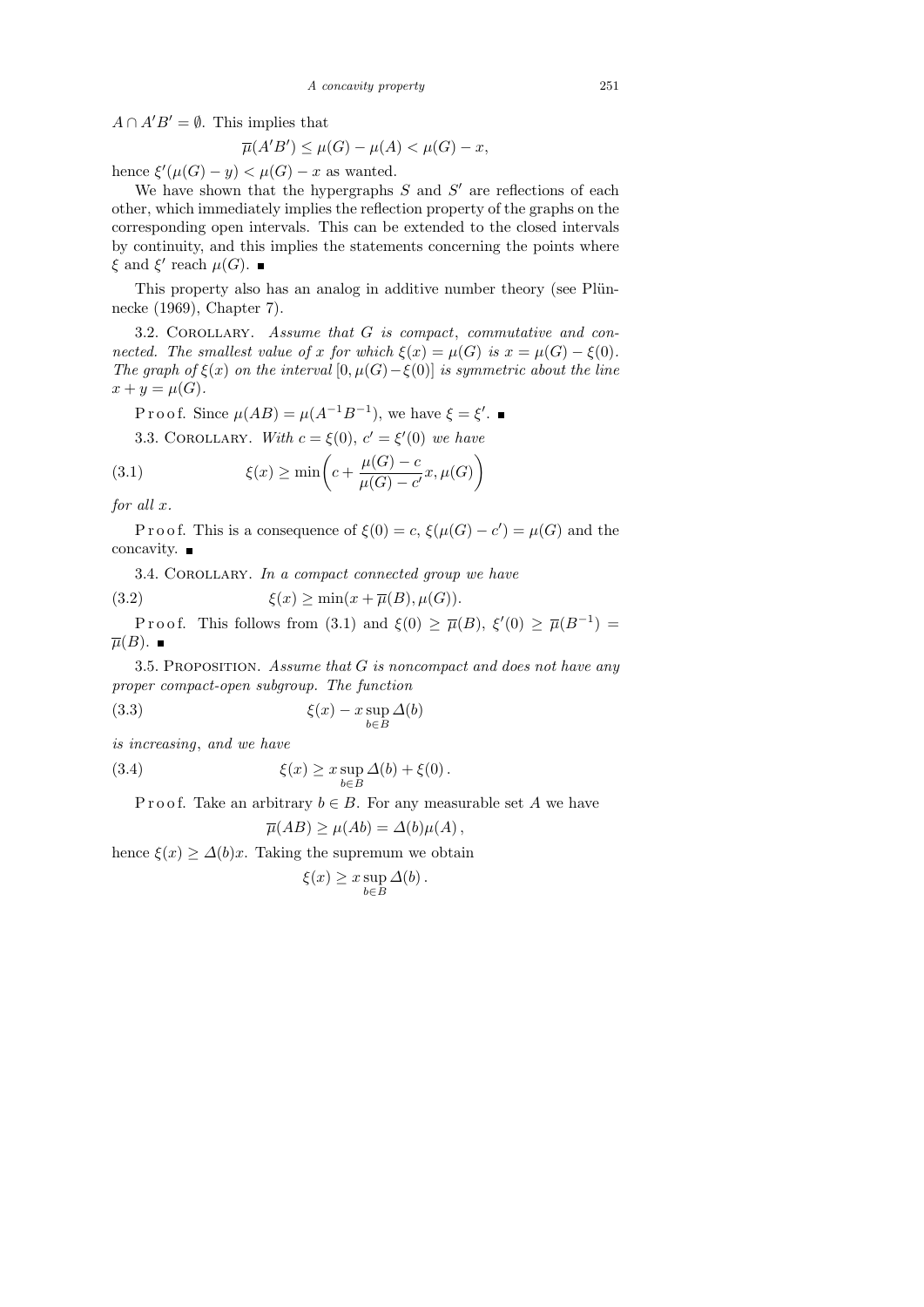This means that the function in (3.3) is nonnegative. Since it is concave, it must be increasing. In (3.4) we just compare its values at x and 0.  $\blacksquare$ 

3.6. COROLLARY. Under the same assumptions we have

(3.5) 
$$
\xi(x) \geq x \sup_{b \in B} \Delta(b) + \overline{\mu}(B).
$$

P r o o f. This follows from (3.4) and  $\xi(0) \geq \overline{\mu}(B)$ .

## 4. Inequalities for the measure of product sets

4.1. Proposition. In a compact connected group for arbitrary nonempty  $A, B \subset G$  we have

(4.1) 
$$
\overline{\mu}(AB) \ge \min(\mu(A) + \overline{\mu}(B), \mu(G)).
$$

P r o o f. If  $\mu(A) = 0$ , (4.1) is obvious. If  $\mu(A) > 0$ , take a measurable  $A' \subset A$  with  $\mu(A') = \mu(A)$ . We have

$$
\overline{\mu}(AB) \ge \overline{\mu}(A'B) \ge \xi(\mu(A))
$$

and an application of  $(3.2)$  completes the proof.

Proof of Theorem 2. Take an  $\varepsilon > 0$  and compact sets  $A' \subset A$ ,  $B' \subset B$  with  $\mu(A') > \mu(A) - \varepsilon$ ,  $\mu(B') > \mu(B) - \varepsilon$ . We have

$$
\mu(AB) \ge \mu(A'B') = \overline{\mu}(A'B') \ge \min(\mu(A) + \mu(B) - 2\varepsilon, \mu(G))
$$

by (4.1). This holds for every positive  $\varepsilon$ , which implies (1.3).

4.2. PROPOSITION. Assume that G is noncompact and does not have any proper compact-open subgroup. For arbitrary nonempty  $A, B \subset G$  we have

(4.2) 
$$
\overline{\mu}(AB) \geq \underline{\mu}(A) \sup_{b \in B} \Delta(b) + \overline{\mu}(B).
$$

P r o o f. This follows from  $(3.5)$  in the same way as the previous proposition was deduced from  $(3.2)$ .

Proof of Theorem 3. Same as that of Theorem 2, applying  $(4.2)$ in place of  $(4.1)$ .

Finally, we show how Theorem 3 implies (1.6) for non-unimodular groups.

P roof of (1.6). We may assume that  $\nu$  is the right Haar measure associated with  $\mu$ , that is, we have

(4.3) 
$$
\nu(X) = \mu(X^{-1})
$$

and

$$
\mu(X) = \int\limits_X \varDelta \, d\nu
$$

for every measurable set  $X$ .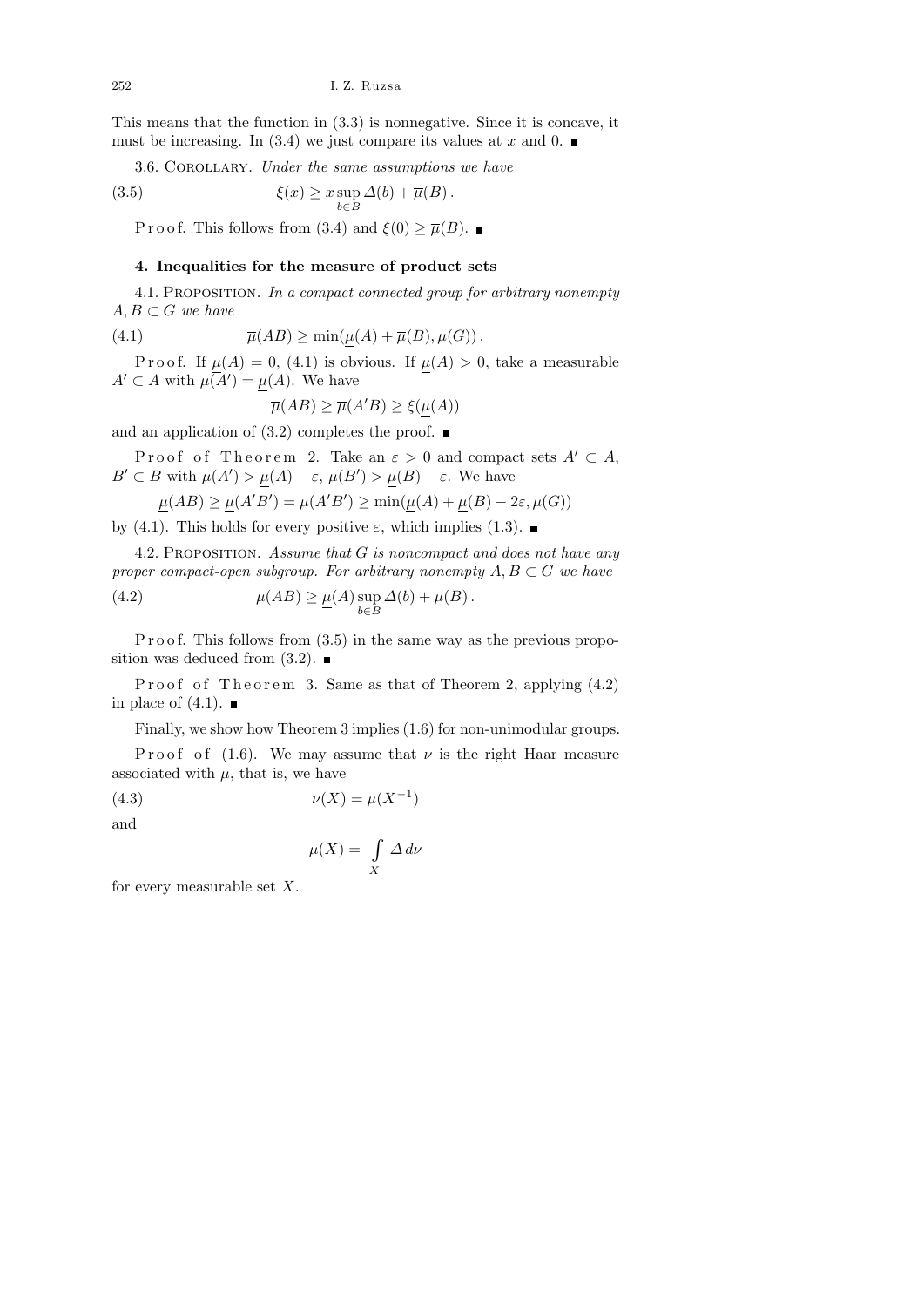Assume now  $\mu(B) > 0$  (otherwise (1.6) does not make sense). Taking a measurable  $B' \subset B$  with  $\mu(B') = \mu(B)$  we find

$$
\underline{\mu}(B) = \mu(B') = \int_{B'} \Delta d\nu \le \nu(B') \sup_{b \in B} \Delta(b) \le \underline{\nu}(B) \sup_{b \in B} \Delta(b).
$$

Hence (1.4) implies that

$$
\underline{\mu}(AB) \ge \underline{\mu}(A) \frac{\underline{\mu}(B)}{\underline{\nu}(B)} + \underline{\mu}(B) ,
$$

which can be rearranged as

(4.4) 
$$
\frac{\underline{\mu}(B)}{\underline{\mu}(AB)} \leq \frac{\underline{\nu}(B)}{\underline{\mu}(A) + \underline{\nu}(B)}.
$$

Applying (4.3) repeatedly from (4.4) we can deduce

(4.5) 
$$
\frac{\underline{\nu}(A)}{\underline{\nu}(AB)} \le \frac{\underline{\nu}(A^{-1})}{\underline{\mu}(B^{-1}) + \underline{\nu}(A^{-1})} \le \frac{\underline{\mu}(A)}{\underline{\mu}(A) + \underline{\nu}(B)}
$$

Adding (4.4) and (4.5) we obtain (1.6).  $\blacksquare$ 

5. Problems. Kemperman (1964) also has a result for certain semigroups. Is a generalization of the concavity theorem to semigroups possible?

Assume that the component of unity is a compact-open semigroup H with  $\mu(H) = r$ . Is it true that the function  $\xi$  is concave in every interval  $(kr,(k+1)r)$ , where  $0 \leq k \leq \mu(G)/\mu(H)$  is an integer?

Does the value of  $\xi(x)$  change if in the definition (1.3) we require A to be open, or bounded, or both? In which cases is the infimum a minimum?

Is it true that  $\xi_B = \xi_{\overline{B}}$  for every set B? Is  $\xi(0)$  equal to  $\mu(B)$ ? An affirmative answer to the first question would naturally imply the same for the second.

If my conjecture  $\xi(0) = \mu(\overline{B})$  holds, then (3.1) and (3.4) yield the following improvements of (3.2) and (3.5):

(5.1) 
$$
\xi(x) \ge \min(x + \mu(\overline{B}), \mu(G))
$$

in the compact case,

 $(5.2)$ 

$$
\xi(x) \ge x \sup_{b \in B} \Delta(b) + \mu(\overline{B})
$$

in the noncompact case.

Also, in (4.1) and (4.2) the  $\overline{\mu}(B)$  could be changed to  $\mu(\overline{B})$  whenever  $\mu(A) > 0$ . This also would yield improvements of Theorems 2 and 3, namely on the *left sides*  $\mu(AB)$  could be changed to  $\mu(int AB)$ . This can be shown by using the same method as in the proof of the reflection property in Proposition 3.1.

.